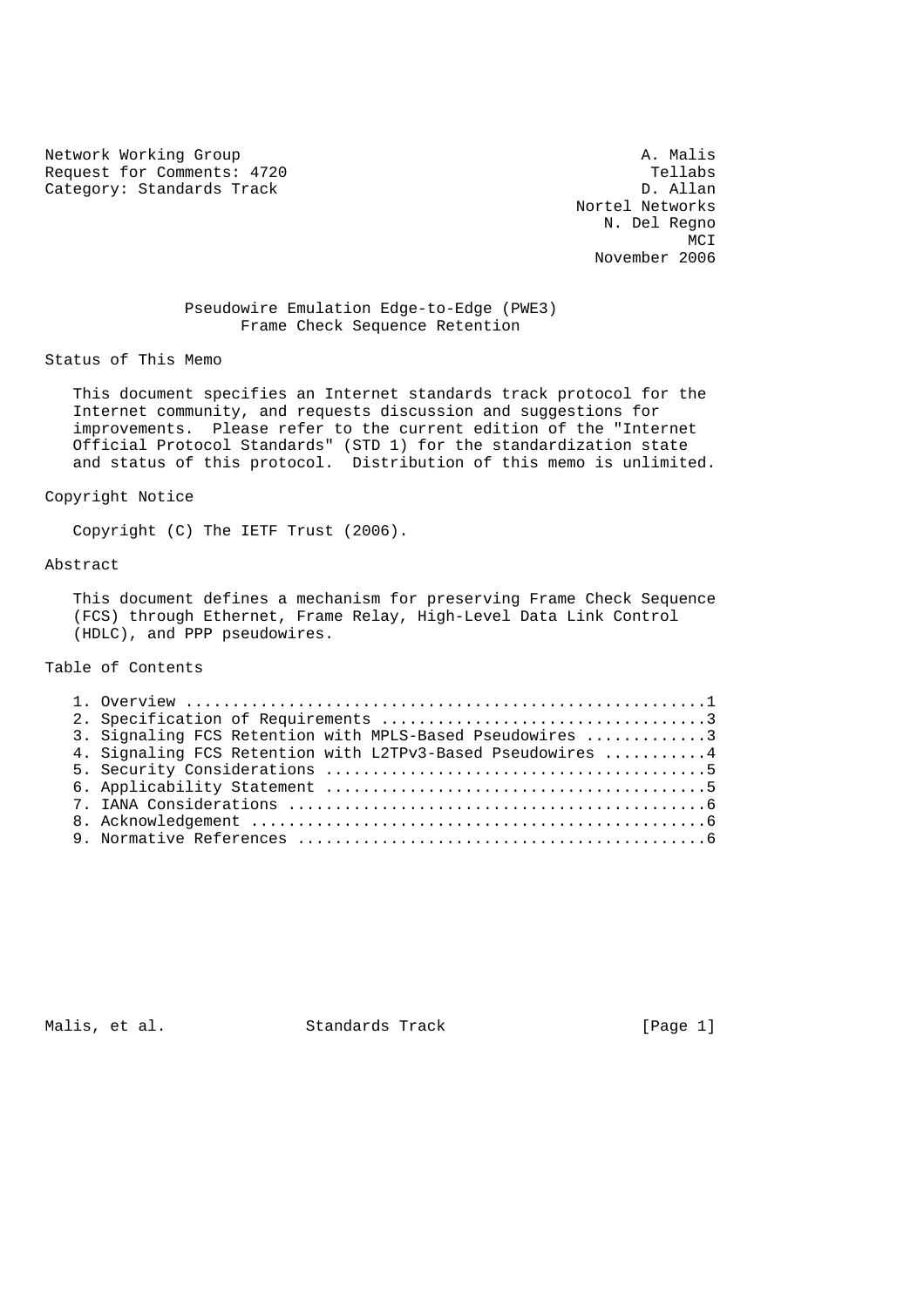# 1. Overview

 The specifications for Ethernet, Frame Relay, HDLC, and PPP pseudowire encapsulation [1] [2] [3] [9] [10] [11] include a mode of use whereby frames are transparently delivered across the pseudowire without any header or other alterations by the pseudowire ingress or egress Provider Edge (PE). (Note that this mode is inherent for HDLC and PPP Pseudowires.)

 However, these specifications all specify that the original Frame Check Sequence (FCS) be removed at ingress and regenerated at egress, which means that the frames may be subject to unintentional alteration during their traversal of the pseudowire from the ingress to the egress PE. Thus, the pseudowire cannot absolutely be guaranteed to be "transparent" in nature.

 To be more precise, pseudowires, as currently defined, leave the payload vulnerable to unintended modification occurring while transiting the encapsulating network. Not only can a PW-aware device internally corrupt an encapsulated payload, but ANY LSR or router in the path can corrupt the encapsulated payload. In the event of such corruption, there is no way to detect the corruption through the path of the pseudowire. Further, because the FCS is calculated upon network egress, any corruption will pass transparently through ALL Layer 2 switches (Ethernet and Frame Relay) through which the packets travel. Only at the endpoint, assuming that the corrupted packet even reaches the correct endpoint, can the packet be discarded, and depending on the contents of the packet, the corruption may not ever be detected.

 Not only does the encapsulation technique leave the payload unprotected, it also subverts the error checking mechanisms already in place in SP and customer networks by calculating FCS on questionable data.

 In a perfect network comprising perfect equipment, this is not an issue. However, as there is no such thing, it is an issue. SPs should have the option of saving overhead by yielding the ability to detect faults. Equally, SPs should have the option to sacrifice the overhead of carrying the original FCS end-to-end to ensure the ability to detect faults in the encapsulating network.

 This document defines such a mechanism to allow the ingress PE to retain the original frame FCS on ingress to the network, and it relieves the egress PE of the task of regenerating the FCS.

Malis, et al. Standards Track [Page 2]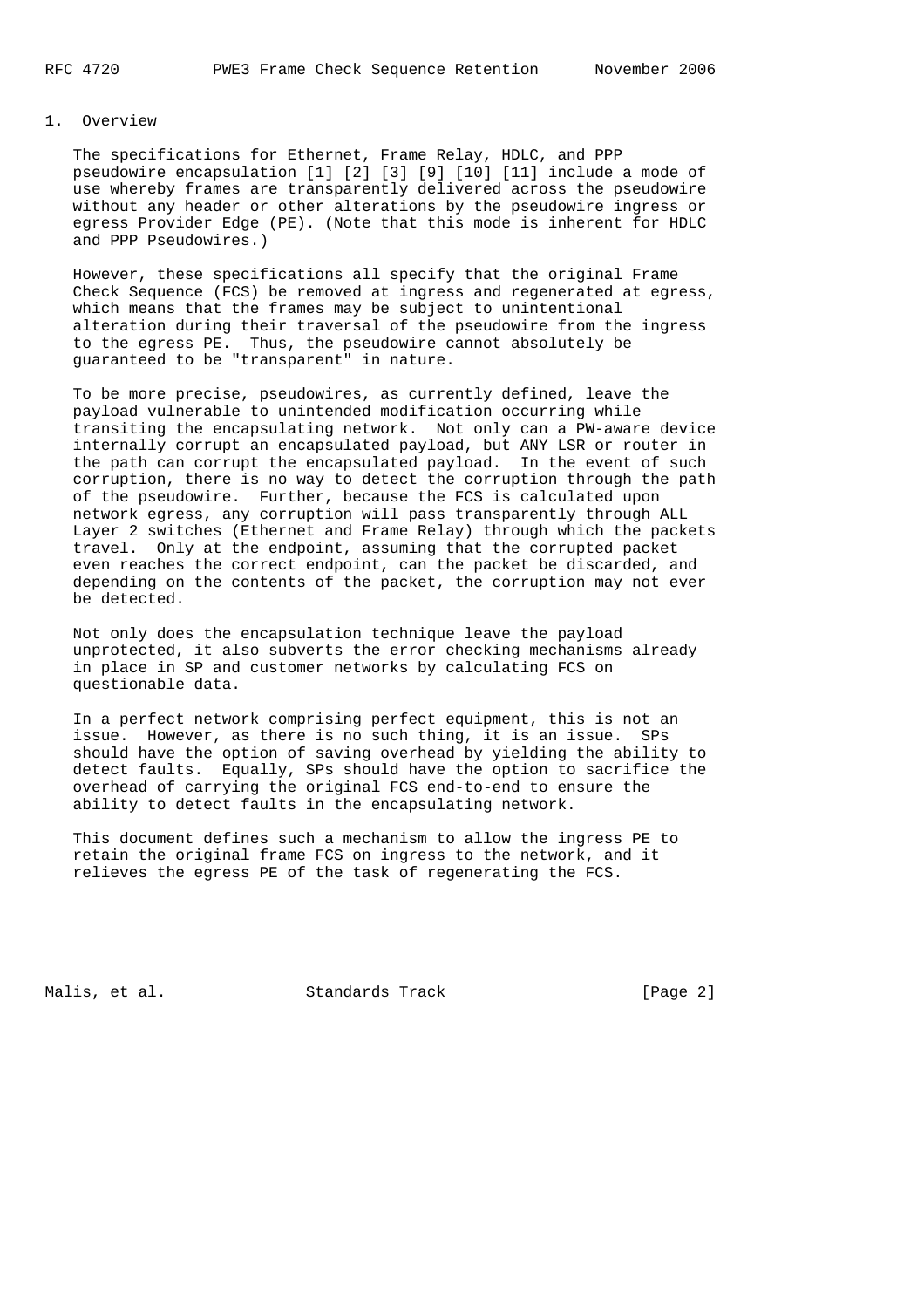This is an OPTIONAL mechanism for pseudowire implementations. For interoperability with systems that do not implement this document, the default behavior is that the FCS is removed at the ingress PE and regenerated at the egress PE, as specified in [1], [2], and [3].

 This capability may be used only with Ethernet pseudowires that use "raw mode" [1], Frame Relay pseudowires that use "port mode" [2] [3], and HDLC and PPP pseudowires [3].

 Note that this mechanism is not intended to carry errored frames through the pseudowire; as usual, the FCS MUST be examined at the ingress PE, and errored frames MUST be discarded. The FCS MAY also be examined by the egress PE; if this is done, errored frames MUST be discarded. The egress PE MAY also wish to generate an alarm or count the number of errored frames.

2. Specification of Requirements

 The key words "MUST", "MUST NOT", "REQUIRED", "SHALL", "SHALL NOT", "SHOULD", "SHOULD NOT", "RECOMMENDED", "MAY", and "OPTIONAL" in this document are to be interpreted as described in RFC 2119 [6].

3. Signaling FCS Retention with MPLS-Based Pseudowires

 When using the signaling procedures in [4], there is a Pseudowire Interface Parameter Sub-TLV type used to signal the desire to retain the FCS when advertising a VC label [5]:

| Parameter      | Length | Description             |  |
|----------------|--------|-------------------------|--|
| $0 \times 0 A$ |        | FCS Retention Indicator |  |

 The presence of this parameter indicates that the egress PE requests that the ingress PE retain the FCS for the VC label being advertised. It does not obligate the ingress PE to retain the FCS; it is simply an indication that the ingress PE MAY retain the FCS. The sender MUST NOT retain the FCS if this parameter is not present in the VC FEC element.

 The parameter includes a 16-bit FCS length field, which indicates the length of the original FCS being retained. For Ethernet pseudowires, this length will always be set to 4. For HDLC, PPP, and Frame Relay pseudowires, this length will be set to either 2 or 4. Since the FCS length on these interfaces is a local setting, retaining the FCS only makes sense if the FCS length is identical on both ends of the pseudowire. Including the FCS length in this parameter allows the PEs to ensure that the FCS is only retained when it makes sense.

Malis, et al. Standards Track [Page 3]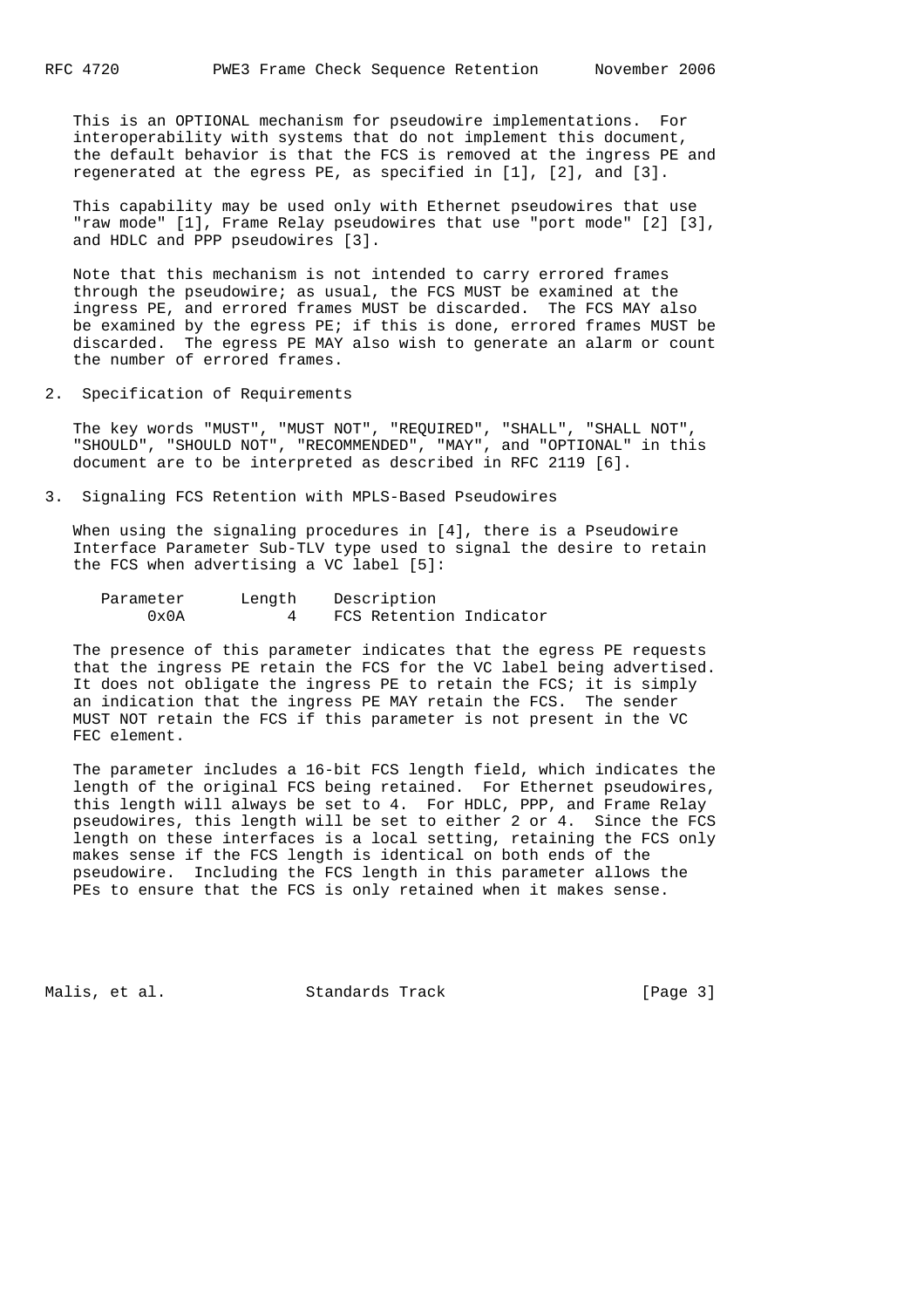Since unknown parameters are silently ignored [4], backward compatibility with systems that do not implement this document is provided by requiring that the FCS be retained ONLY if the FCS Retention Indicator with an identical setting for the FCS length has been included in the advertisements for both directions on a pseudowire.

 If the ingress PE recognizes the FCS Retention Indicator parameter but does not wish to retain the FCS with the indicated length, it need only issue its own label mapping message for the opposite direction without including the FCS Retention Indicator. This will prevent FCS retention in either direction.

 If PWE3 signaling [4] is not in use for a pseudowire, then whether the FCS is to be retained MUST be identically provisioned in both PEs at the pseudowire endpoints. If there is no provisioning support for this option, the default behavior is to remove the FCS.

4. Signaling FCS Retention with L2TPv3-Based Pseudowires

This section uses the following terms as defined in [7]:

 Incoming-Call-Request (ICRQ) Incoming-Call-Reply (ICRP) Incoming-Call-Connected (ICCN) Attribute Value Pair (AVP) L2TP Control Connection Endpoint (LCCE)

 When using the signaling procedures in [7], the FCS Retention AVP, Attribute Type 92, is used.

The Attribute Value field for this AVP has the following format:

 $\sim$  0  $\sim$  1 0 1 2 3 4 5 6 7 8 9 0 1 2 3 4 5 +-+-+-+-+-+-+-+-+-+-+-+-+-+-+-+-+ | FCS Length | +-+-+-+-+-+-+-+-+-+-+-+-+-+-+-+-+

The FCS Length is a 2-octet unsigned integer.

 The presence of this AVP in an ICRQ or ICRP message indicates that an LCCE (PE) requests that its peer retain FCS for the L2TP session being established. If the receiving LCCE recognizes the AVP and complies with the FCS retention request, it MUST include an FCS Retention AVP as an acknowledgement in a corresponding ICRP or ICCN message. FCS Retention is always bidirectional; thus, FCS is only

Malis, et al. Standards Track [Page 4]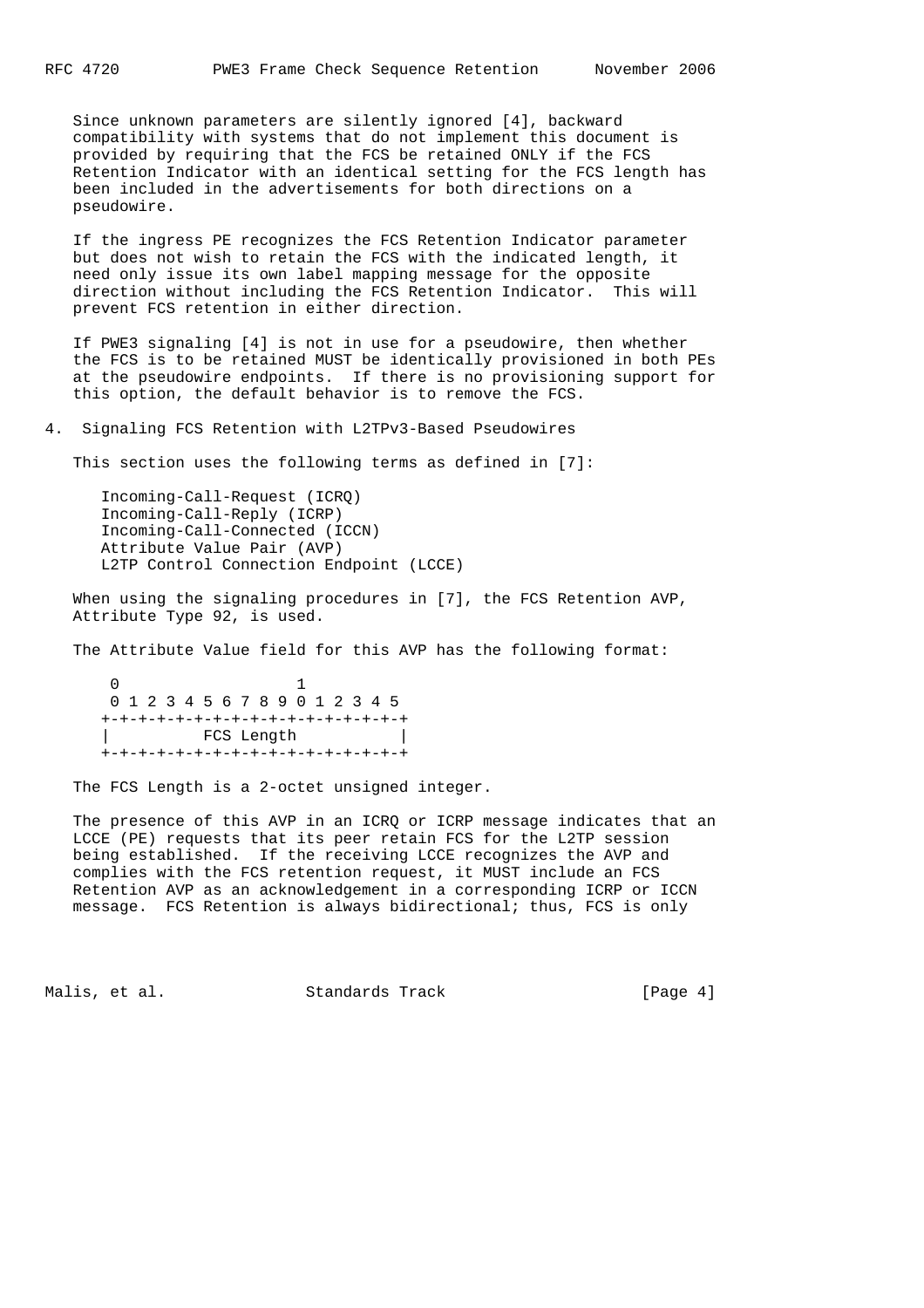retained if both LCCEs send an FCS Retention AVP during session establishment.

 The Attribute Value is a 16-bit FCS length field, which indicates the length of the original FCS being retained. For Ethernet pseudowires, this length will always be set to 4. For HDLC, PPP, and Frame Relay pseudowires, this length will be set to either 2 or 4. Since the FCS length on these interfaces is a local setting, retaining the FCS only makes sense if the FCS length is identical on both ends of the pseudowire. Including the FCS length in this AVP allows the PEs to ensure that the FCS is only retained when doing so makes sense.

 The Length of this AVP is 8. The M bit for this AVP MUST be set to 0 (zero). This AVP MAY be hidden (the H bit MAY be 1 or 0).

5. Security Considerations

 This mechanism enhances the data integrity of transparent Ethernet, Frame Relay, and HDLC pseudowires, because the original FCS, as generated by the Customer Edge (CE), is included in the encapsulation. When the encapsulated payload passes FCS checking at the destination CE, it is clear that the payload was not altered during its transmission through the network (or at least to the accuracy of the original FCS; but that is demonstrably better than no FCS at all).

 Of course, nothing comes for free; this requires the additional overhead of carrying the original FCS (in general, either two or four octets per payload packet).

 This signaling is backward compatible and interoperable with systems that do not implement this document.

6. Applicability Statement

 In general, this document is intended to further extend the applicability of the services defined by [1], [2], and [3] to make them more suitable for use in deployments where data integrity is an issue (or at least is as much of an issue as in the original services that defined the FCS usage in the first place). There are some situations where this extension is not necessary, such as where the inner payloads have their own error-checking capabilities (such as TCP). But for inner payloads that do rely on the error-detecting capabilities of the link layer (such as SNA), this additional protection can be invaluable.

Malis, et al. Standards Track [Page 5]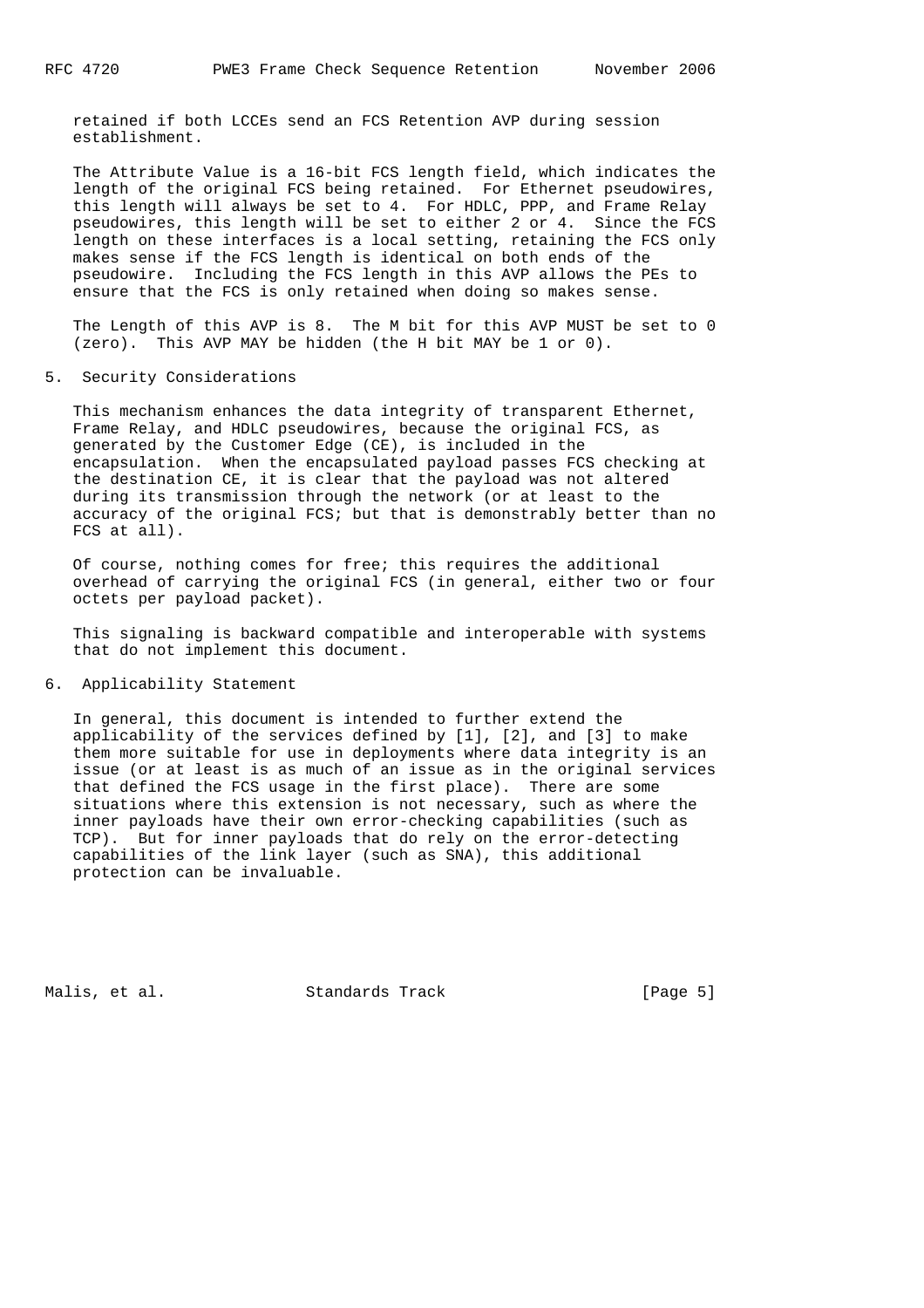When pseudowires are being used to connect 802.1 bridges, this document allows pseudowires to comply with the requirement that all media interconnecting 802.1 bridges have (at least) 32-bit FCS protection.

 Note that this document is one possible alternative for a service provider to enhance the end-to-end data integrity of pseudowires. Other mechanisms may include the use of end-to-end IPsec between the PEs, or internal mechanisms in the P routers to ensure the integrity of packets as they are switched between ingress and egress interfaces. Service providers may wish to compare the relative strengths of each approach when planning their pseudowire deployments; however, an argument can be made that it may be wasteful for an SP to use an end-to-end integrity mechanism that is STRONGER than the FCS generated by the source CE and checked by the destination CE.

7. IANA Considerations

 This document does not specify any new registries for IANA to maintain.

 Note that [5] allocates the FCS Retention Indicator interface parameter; therefore, no further IANA action is required.

 IANA assigned one value within the L2TP "Control Message Attribute Value Pairs" section as per [8]. The new AVP is 92 and is referred to in the IANA L2TP parameters registry as "FCS Retention".

8. Acknowledgement

 The authors would like to thank Mark Townsley for the text in Section 4.

- 9. Normative References
	- [1] Martini, L., Rosen, E., El-Aawar, N., and G. Heron, "Encapsulation Methods for Transport of Ethernet over MPLS Networks", RFC 4448, April 2006.
	- [2] Martini, L., Ed., Kawa, C., Ed., and A. Malis, Ed., "Encapsulation Methods for Transport of Frame Relay over Multiprotocol Label Switching (MPLS) Networks", RFC 4619, September 2006.

Malis, et al. Standards Track (Page 6)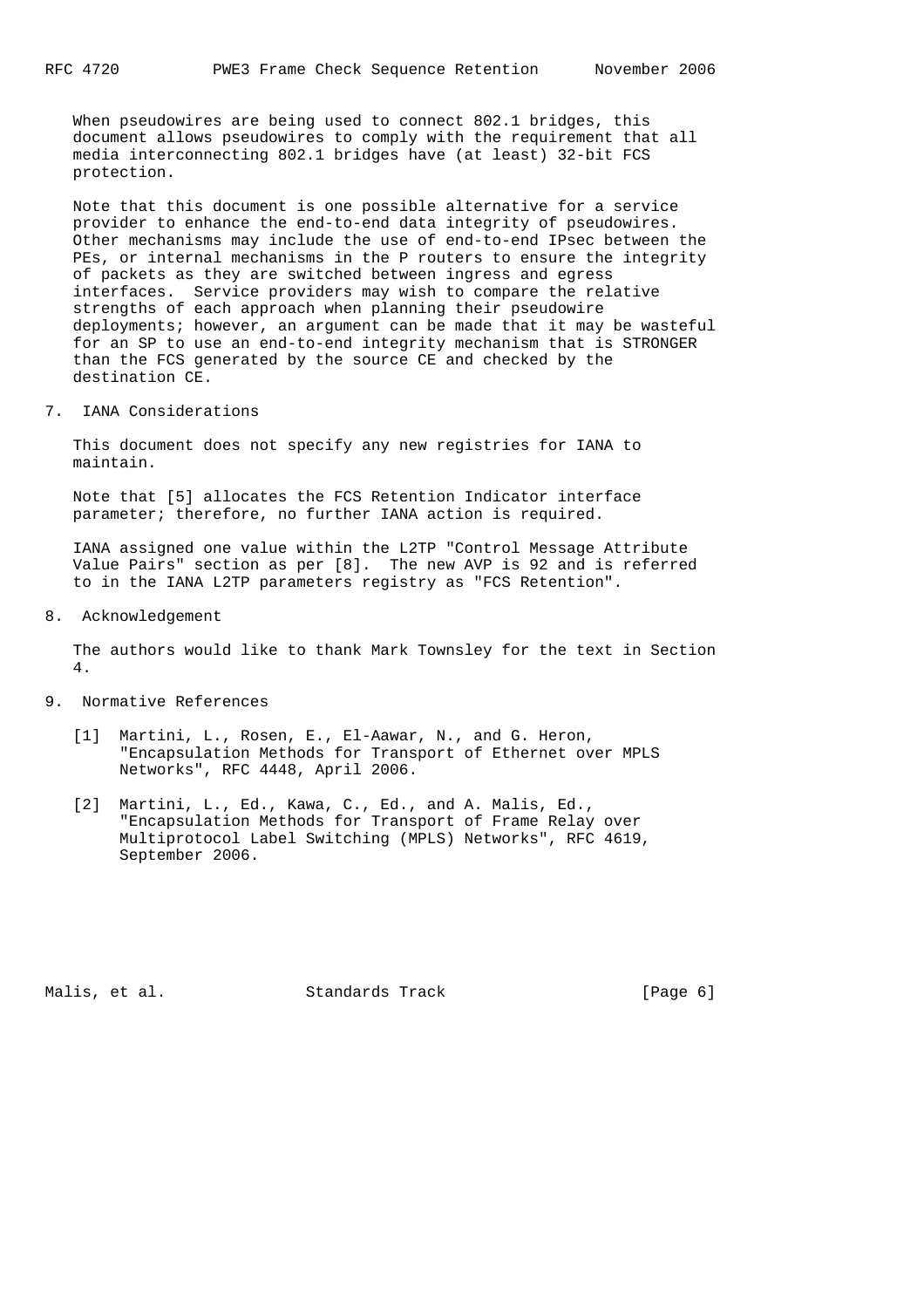- [3] Martini, L., Rosen, E., Heron, G., and A. Malis, "Encapsulation Methods for Transport of PPP/High-Level Data Link Control (HDLC) over MPLS Networks", RFC 4618, September 2006.
- [4] Martini, L., Rosen, E., El-Aawar, N., Smith, T., and G. Heron, "Pseudowire Setup and Maintenance Using the Label Distribution Protocol (LDP)", RFC 4447, April 2006.
- [5] Martini, L., "IANA Allocations for Pseudowire Edge to Edge Emulation (PWE3)", BCP 116, RFC 4446, April 2006.
- [6] Bradner, S., "Key words for use in RFCs to Indicate Requirement Levels", BCP 14, RFC 2119, March 1997.
- [7] Lau, J., Townsley, M., and I. Goyret, "Layer Two Tunneling Protocol - Version 3 (L2TPv3)", RFC 3931, March 2005.
- [8] Townsley, W., "Layer Two Tunneling Protocol (L2TP) Internet Assigned Numbers Authority (IANA) Considerations Update", BCP 68, RFC 3438, December 2002.
- [9] Aggarwal, R., Townsley, M., and M. Dos Santos, "Transport of Ethernet Frames over Layer 2 Tunneling Protocol Version 3 (L2TPv3)", RFC 4719, November 2006.
- [10] Townsley, M., Wilkie, G., Booth, S., Bryant, S., and J. Lau, "Frame Relay over Layer 2 Tunneling Protocol Version 3 (L2TPv3)", RFC 4591, August 2006.
- [11] Pignataro, C. and M. Townsley, "High-Level Data Link Control (HDLC) Frames over Layer 2 Tunneling Protocol, Version 3 (L2TPv3)", RFC 4349, February 2006.

Malis, et al. Standards Track [Page 7]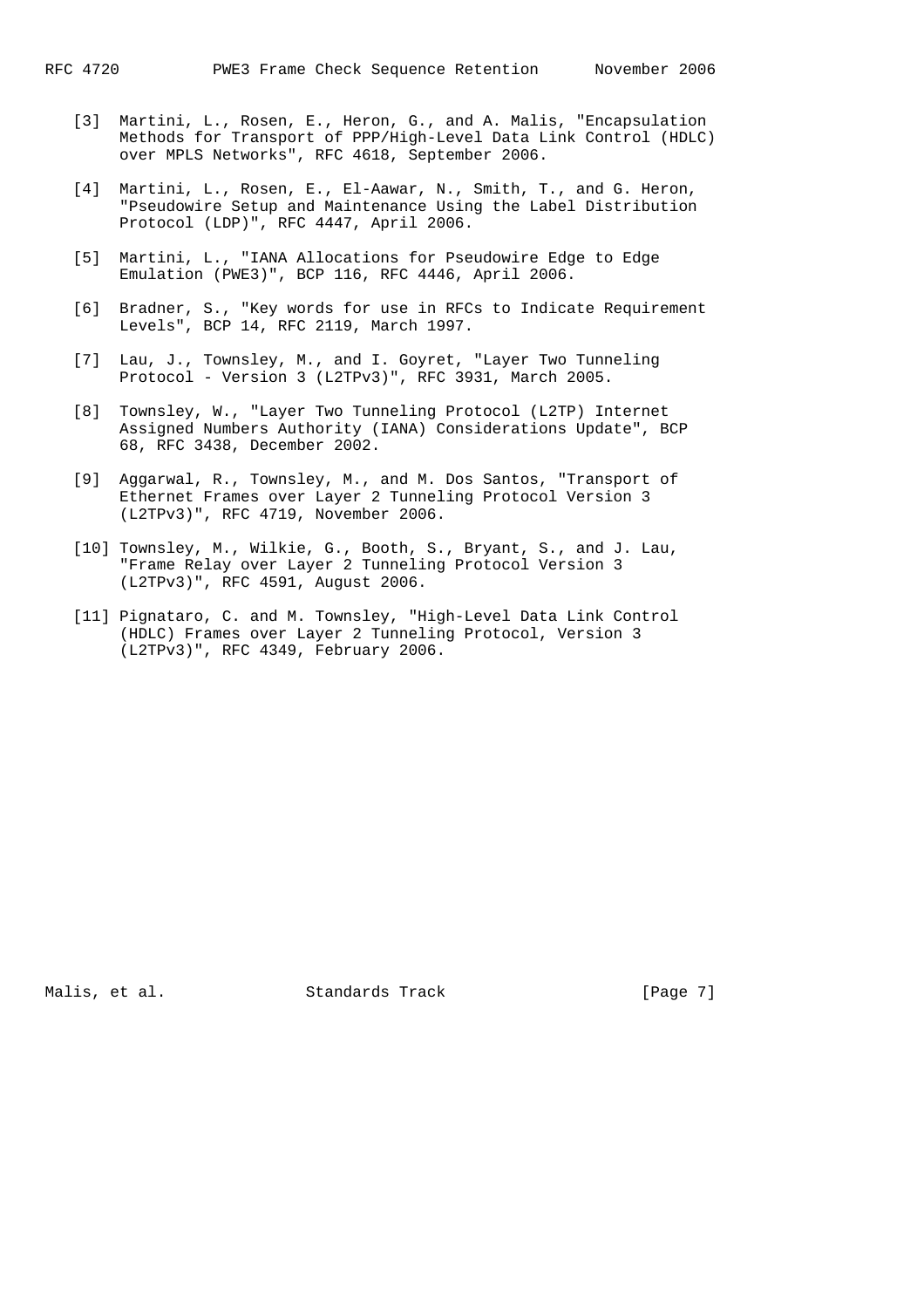Authors' Addresses

 Andrew G. Malis Tellabs 90 Rio Robles Dr. San Jose, CA 95134

EMail: Andy.Malis@tellabs.com

 David Allan Nortel Networks 3500 Carling Ave. Ottawa, Ontario, CANADA

EMail: dallan@nortel.com

 Nick Del Regno MCI 400 International Parkway Richardson, TX 75081

EMail: nick.delregno@mci.com

Malis, et al. Standards Track [Page 8]